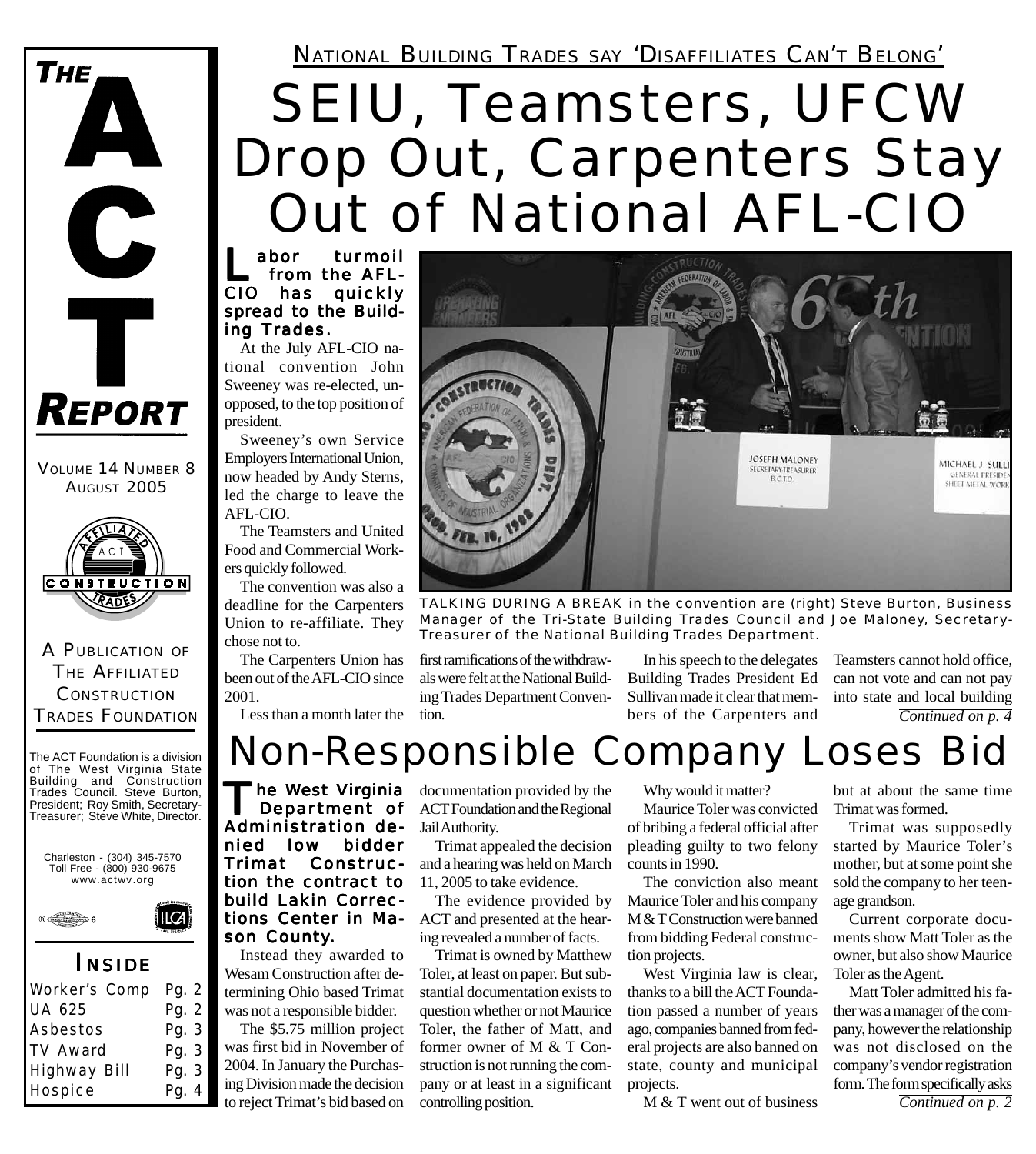## Labor-Management Workers Comp Plan Underway

Union contrac-<br>tors are starting to save money on their workers compensation payments thanks to a joint effort by a labor and management group.

Four union contractors have signed up to take advantage of a new drug free workplace discount program.

The program was copied in part from Ohio's drug-free discount.

Companies who have a valid

drug testing policy get a five percent discount in their workers compensation premiums.

The Ohio plan does have critics who say the drug testing policy is not well enforced and is too easy to get. When creating the West Virginia guidelines, labor and management representatives worked to make sure any policy must meet tough standards.

"We made sure the standards in West Virginia were higher and the system less complicated," said Jim Cerra, Executive Director of the Kanawha Valley Builders Association.

"Our LEAD program now meets those standards."

Only contractors who are classified as "General Contractors, under two stories" are eligible for the discount program. The discount is part of a 'pilot program' to measure whether drug testing actually improves on the job safety.

A five percent savings translates into about eight cents per hour for a union general contractor.

Cornerstone Interiors has qualified for the program and will

see the discount applied to their next quarterly premium payment.

"Having a drug free workplace will make our job sites safer, and the discount makes us more competitive," said Glenn Jeffries, President of Cornerstone.

The application period for the program closed on July 1 but will open again on January 1, 2006. The pilot program will last three years.

If the pilot program works then different categories of contractors will be allowed to participate.

The drug testing discount is just one area the group has been working on.

Another discount, of up to five percent, is available to all companies who have a returnto-work program.

The basic idea is to get injured workers back on the job as soon as possible. A key factor is to involve the employee's doctor and look for duties that fit the recovering employee's capabilities.

This 'modified duty program'

#### *Trimat*

#### *CONTINUED FROM P. 1*

for past companies associated with managers and owners.

It was documentation of this relationship, plus numerous facts regarding default workers compensation premiums, delinquent subcontractor bills, tax liens, OSHA violations, and other problems, all provided by ACT, that helped convince the Department of Administration doing business with Trimat was not in the best interest of the State. Wesam Construction was awarded the job and is on site currently building the project. Although Wesam is not signatory to all

can include light duty or part time hours.

Progressive Electric Company has already been approved for their return-to-work program and as of July 1, 2005 will enjoy a 3.5 percent discount of their workers' compensation premiums.

"It makes good business sense, to get workers back to work," said Ted Brady, President of Progressive.

"The key is establishing a dialogue between the worker, the doctor and the employer."

The labor-management group is looking at a number of ways to make sure they remain competitive when the workers compensation system transitions from a state run system to a private one in January 2008.

"Safety is the key, but we are also looking at making the system work for our members, cut down on disputes and help our contractors be more competitive," said Gary Tillis, Business Manager for the Laborers District Council.

the crafts they are working with the many union trades on the project.

Trimat has appealed the Hearing Examiners Decision to the Circuit Court of Kanawha County.

ACT plans to file a friend of the court brief in support of the Department of Administration.

"Trimat and the Toler's have a track record that speaks for itself," said Dick Ullum, Assistance Executive Secretary for the Mid-Atlantic Regional Council of Carpenters.

The Trades had protested the award to Trimat of a new Municipal Building in Ripley in 2003. The job ended up going four months over schedule.

#### **UA Local 625 Instructor/Member Graduates**



*TERRY L. SNODGRASS, a member of Plumbers and Pipe Fitters Local 625, Charleston, graduated from the National Labor College with a Bachelor of Arts in Health and Safety and Education on June 25.*

*The degree program is coordinated by the George Meany Center for Labor Studies in Maryland and the AFL-CIO Department of Occupational Safety and Health.*

*"Graduating from the NLC with a dual major in Safety & Health and Labor Education fulfills a lifetime dream," said Snodgrass, 52, of Sissonville.*

*"I gained 30 years of experience as a skilled professional with WV Heating and Plumbing. I thought it was about time to be recognized academically for what I have learned in my life and in the classroom."*

*Snodgrass is also a UA Certified Instructor and has worked both to training apprentices and journeymen in a variety of areas at the Local 625's program.*

*"We are very proud of Terry," said Jeff Perry, Business Manager for Local 625. "He worked hard to earn this degree."*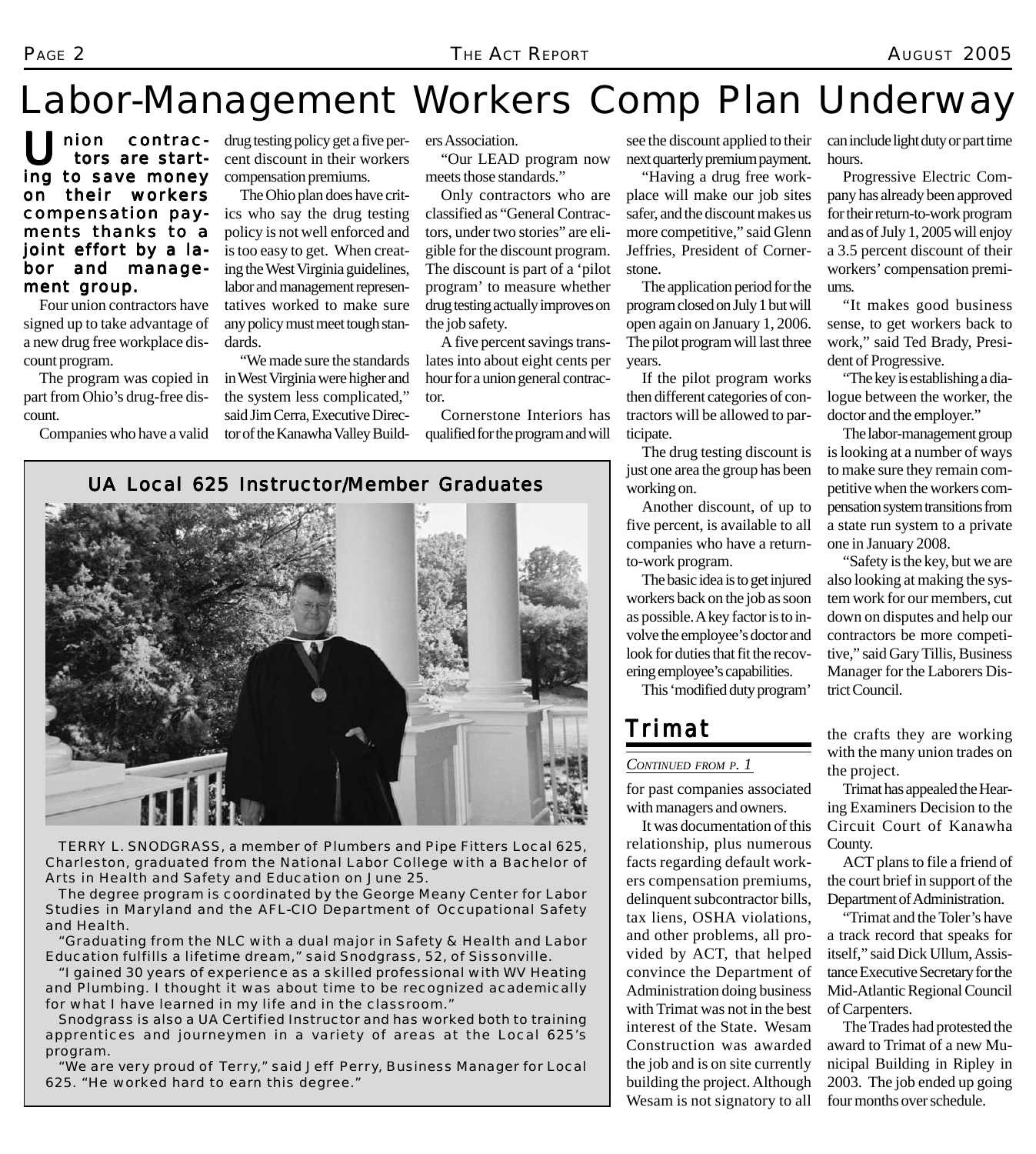## Asbestos Legislation Underway - Again

O<sup>n-again, off-</sup><br>
again legislation to address compensation for victims of asbestos exposure is starting to move in the U.S. Senate.

The current system of filing a lawsuit and working through the court system is characterized as slow, costly, unfair and random.

Instead the bill would create a medical trust fund with rules on eligibility that did not require filing suit.

Sponsored by Senators Specter (R-Pennsylvania) and Leahy (D-Vermont) the "Fairness in Asbestos Injury Resolution Act of 2005" aims to streamline the process workers and their families face when they discover they have serious exposure to asbestos.

The approach has been tried before but with the many interests of big business, trial lawyers and injured workers finding an agreed upon compromise has proved difficult if not impossible. In an August 4, 2005 letter to

both Senator Specter and Leahy, James Grogan, General President of the International Association of Heat & Frost Insulators & Asbestos Workers expresses his support for the effort.

"[We] strongly support your continued efforts towards a bipartisan bill that will ensure true, just and fair compensation to current and future victims of asbestos exposure" Grogan wrote.

However Grogan also expressed his concern about "hostile amendments" that may be offered to undermine core provisions of the bill.

Grogan highlighted six key provision in the bill that had to stay if the Asbestos Workers were to remain in support.

1. Fair compensation to asbestos victims with mesothelioma, lung cancer or those victims who have impairment from asbestosis or asbestos exposure

2. No delay for victims' access to the tort system in state or federal court if the trust fund becomes insolvent

3. Protection for victims from insurance subrogation (insurance companies claiming part of the settlement)

4. An asbestos ban in the United States

5. A program for the medical screening of high risk workers

6. Enforcement provisions to prevent needless exposure to asbestos by uninformed and unsuspecting workers

Legislation on the state level was introduced in West Virginia earlier this year that claimed to be similar. However, a careful analysis showed many flaws and unexplained details which led to ACT's opposition to the bill.

Similar bills have been passed in Ohio and Florida.

"This is a national problem and the best solution would be a decent bill passed at the federal level," said Steve Pigg, Business Manager for Asbestos Workers Local 80.

"There's only so much money and we want to make sure injured workers, not lawyers or expert witnesses, get their share."

## ACT Wins Best TV Commercial Award

CT has won a first place award for the best labor television commercial of 2005.

The award was from the International Labor Communications Association.

Entries from across the country are judged annually in a variety of categories including newspapers, magazines, websites, radio and television productions. ACT won with its commercial "We Should Rebuild West Virginia " which makes the point West Virginia needs more funding for infrastructure projects while billions of tax dollars are being spent overseas for the same projects.

You can view all of ACT's commercials online at the ACT web site www.actwv.org.

## The WV State Building Trades

Will be holding its ANNUAL CONVENTION *on Wednesday September 14, 2005* 10 a.m. at Stonewall Jackson Lake State Park Lewis County, WV

For more information, Contact your Local Union.

## Congress Passes New \$286 Billion Highway Bill **WEST VIRGINIA TO GET \$2.6 BILLION**

**A** long overdue<br>way bill, funding federal highfunding \$286 billion in construction, finally passed Congress and was signed into law in August.

The bill is called SAFETEA-LU (Safe, Accountable, Flexible, Efficient Transportation Equity Act - A Legacy for Users).

The bill provides funding through 2009 for federal highways and transit programs as well as highway and motor carrier safety.

Most important, the bill retains important Davis-Bacon protections which make sure fair wages are paid to construction workers.

Some efforts were made to take away Davis-Bacon protection for new "innovative financing mechanisms." However, state infrastructure banks, private activity bonds and rail infrastructure loans will all have Davis-Bacon coverage.

West Virginia will get \$2.6 billion in federal funds during the next five years for highway and bridge construction, maintenance and repair.

The bill includes:

• \$404 million each year for highway construction. Most federal funds will be matched by a 20 percent contribution from the state - roughly \$400 million more.

• \$432 million for ongoing work on the Appalachian Corridor highway system.

• \$150 million specifically earmarked for new highway construction projects, including \$87 million for U.S. 35 in Putnam and Mason counties.

According to newspaper reports Sen. Robert C. Byrd, played a central role in getting the additional \$87 million added to make US 35 into a four lane highway.

Reports quoted Byrd saying, "These funds help to protect lives and reduce the risk of traffic accidents.

"I am proud of our work in this legislation and believe that the funding in this bill will make a real difference in the lives of all West Virginians."

The Department of Transportation estimates that 47,500 new jobs are created for every \$1 billion spent on transportation nationally.

The \$404 million in annual federal funds is an increase of more than 30 percent from the last federal highway bill.